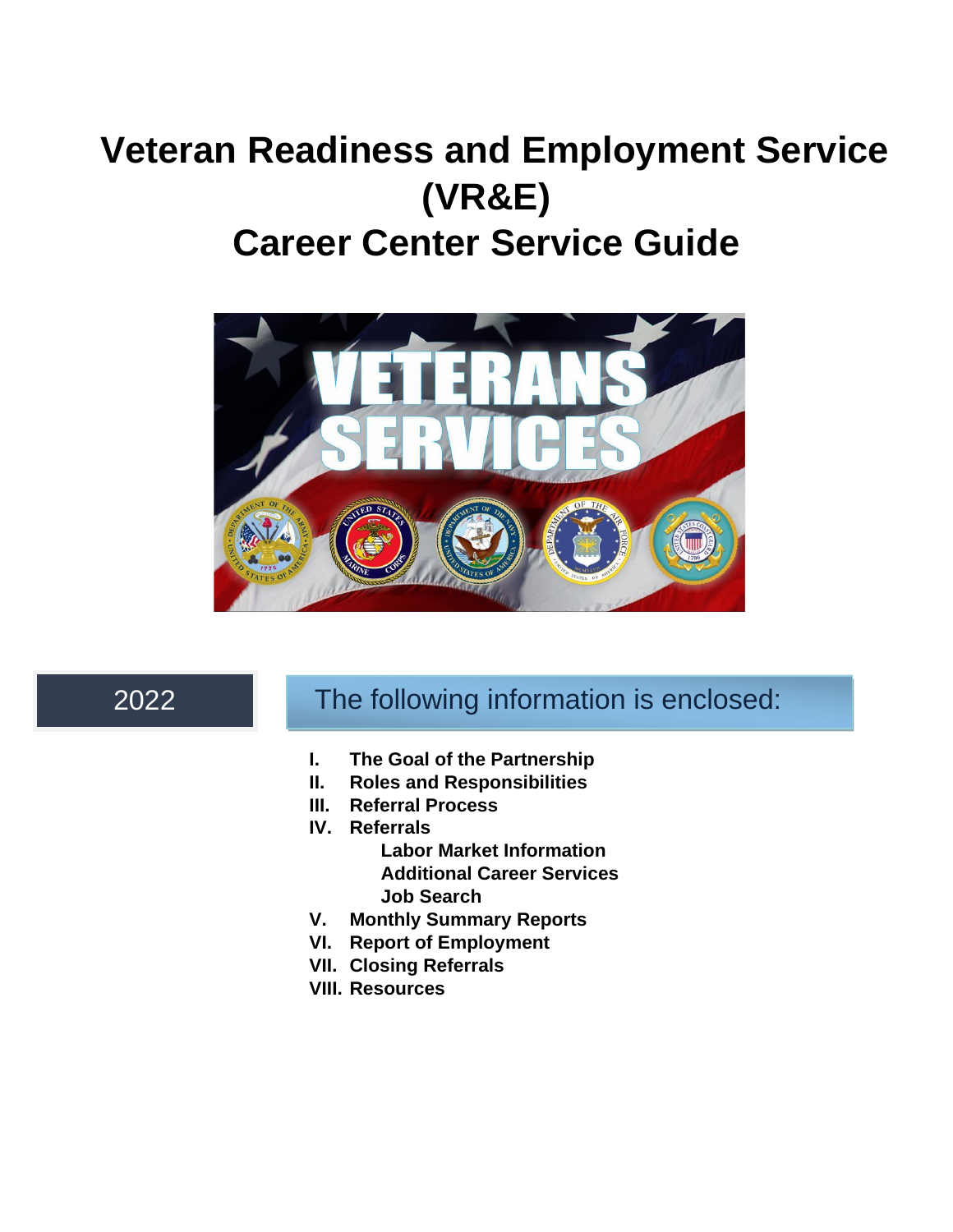# **I. Goal of the Partnership**

Efficient and seamless services to veterans with disabilities is the common goal and responsibility of the New York State Department of Labor (NYSDOL) and the United States Department of Veteran Affairs (VA); particularly those who receive services through the Veteran Readiness and Employment Service (VR&E) Chapter 31 program. These veterans are seeking guidance and assistance with one of the most important aspects of their lives – finding meaningful employment in a **suitable** career field. Effective communication and coordinated efforts between NYSDOL and VR&E will ensure these veterans receive a comprehensive and professional service resulting in successful achievement of the veteran's vocational goals.

# **II. Roles and Responsibilities**

#### *Vocational Rehabilitation Counselor (VRC) and Career Center staff collaboration:*

Labor Market Information (LMI) Referral:

- The veteran initially meets the VRC at the VA office to begin services
- The veteran is then referred to the Career Center for what is typically a one-time appointment to complete a VR&E LMI Summary Report
- The VRC may meet with the veteran multiple times depending upon the veteran's needs and employment barriers until a plan is developed by the VRC and signed by the veteran
- The individual needs of the veteran determine the VRC's frequency of counseling appointments

Additional Career Services Referral:

- The veteran is identified as needing additional career service(s) by the VRC
- The veteran is then referred to the Career Center for what is typically a one-time visit to receive the requested service(s)
- Career Center staff submit Monthly Summary Reports until the service(s) are completed

Job Search Referral:

- The VRC determines that the veteran is ready to seek suitable employment
- The veteran is then referred to the Career Center for job search services which are delivered through a case management model
- Minimal counseling through the VRC should be needed at this point; if barriers begin to interfere with the veteran's effective job search, counseling appointments with the VRC resume
- Career Center staff submit Monthly Summary Reports until case management service(s) are completed
- Regular communication between the Career Center Staff and VRC is essential

#### *VRC and Career Center Staff communication:*

Direct communication between the Career Center Staff and the VA VR&E staff begins immediately when the referral is sent. The Career Center staff and the VRC continuously communicate throughout the service delivery for each referred veteran, especially when there are changes in the veteran's status. Responses to correspondences are expected within five (5) business days. The ISC will intervene if either party is unresponsive or if there is a breakdown in communication.

#### *Role of the NYSDOL Intensive Services Coordinator (ISC):*

- Provide guidance and direction to Career Center staff
- Facilitate open communication between the Career Center staff and the VA VR&E staff
- Ensure VR&E Monthly Summary reports are received and address any concerns
- Monitor the partnership and facilitate continuous improvement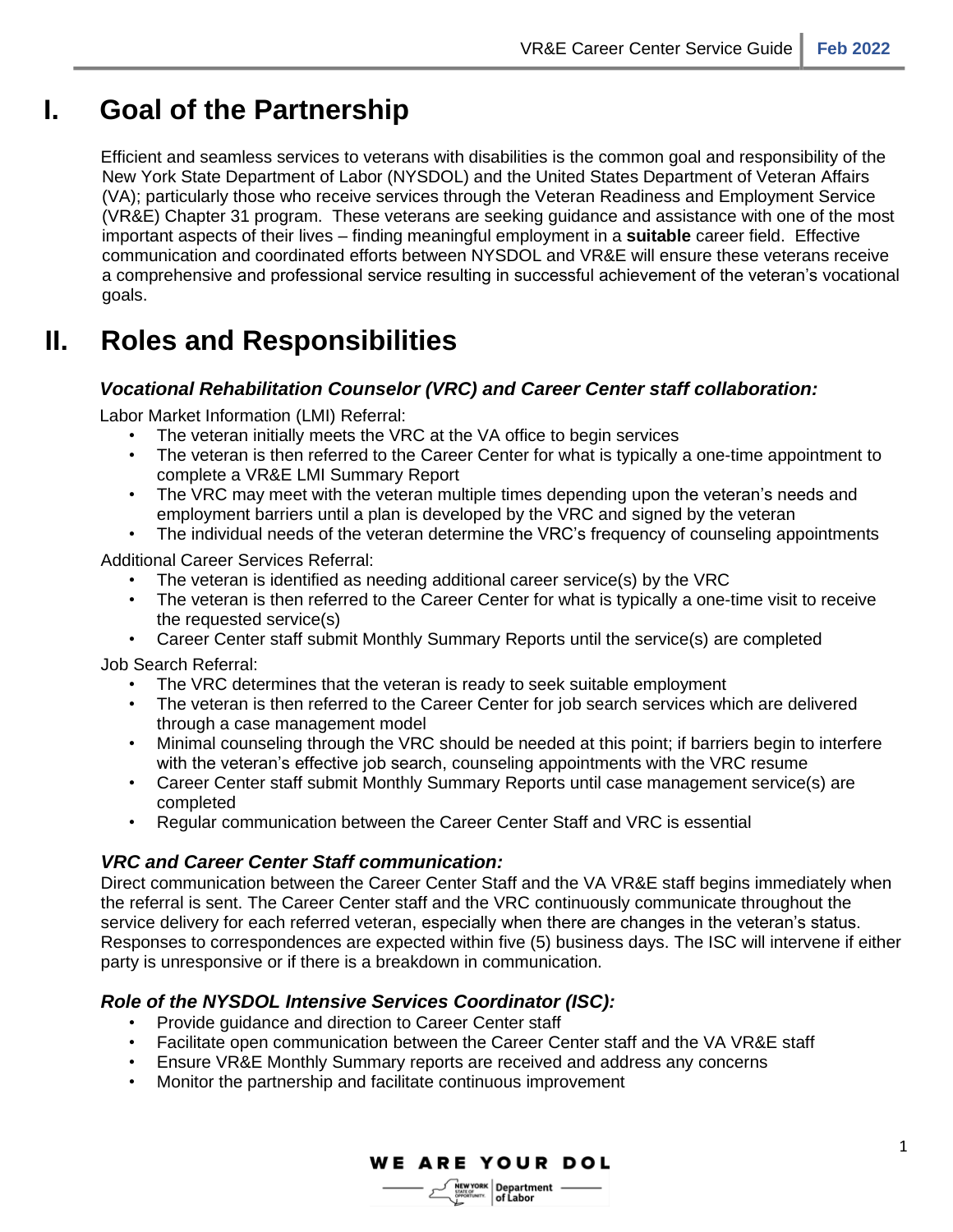### **III. Referral Process**

- The VRC informs the veteran about their referral to NYSDOL for services
- The VRC sends a referral to the ISC
- The ISC acknowledges receipt of the referral, copying their supervisor in their reply
- The ISC will send the referral to the identified Career Center staff member, including their supervisor/manager and the VRC
- The Career Center staff acknowledges receipt of the referral, replying to all
- The Career Center staff member will include their supervisor and manager in all referral correspondences with the VRC and ISC
- The Career Center staff member will initiate contact within (1) one business day, in the following order:
	- First attempt, in the form of a phone call followed up by an email
	- If no response from the veteran after (5) five business days from the 1<sup>st</sup> attempt, the *[VR&E Formal Letter](https://dol.ny.gov/vre-formal-letter)* with a scheduled appointment date and time must be sent (*The VR&E Formal Letter is located on the NYSDOL Veterans' Services intranet page*)
- The Career Center staff member **must** notify both the ISC and the VRC of all contact attempts and if the referred veteran is unresponsive or non-compliant

### **Referral Process Timeline**



1st attempt: phone call and 2nd attempt: VR&E formal letter with scheduled appointment

For all contact attempts or no call/no show, email ISC and VRC

#### *Best Practice:*

email

*Create a VR&E subfolder in your Outlook Inbox; save VR&E correspondences in that folder for future reference* 

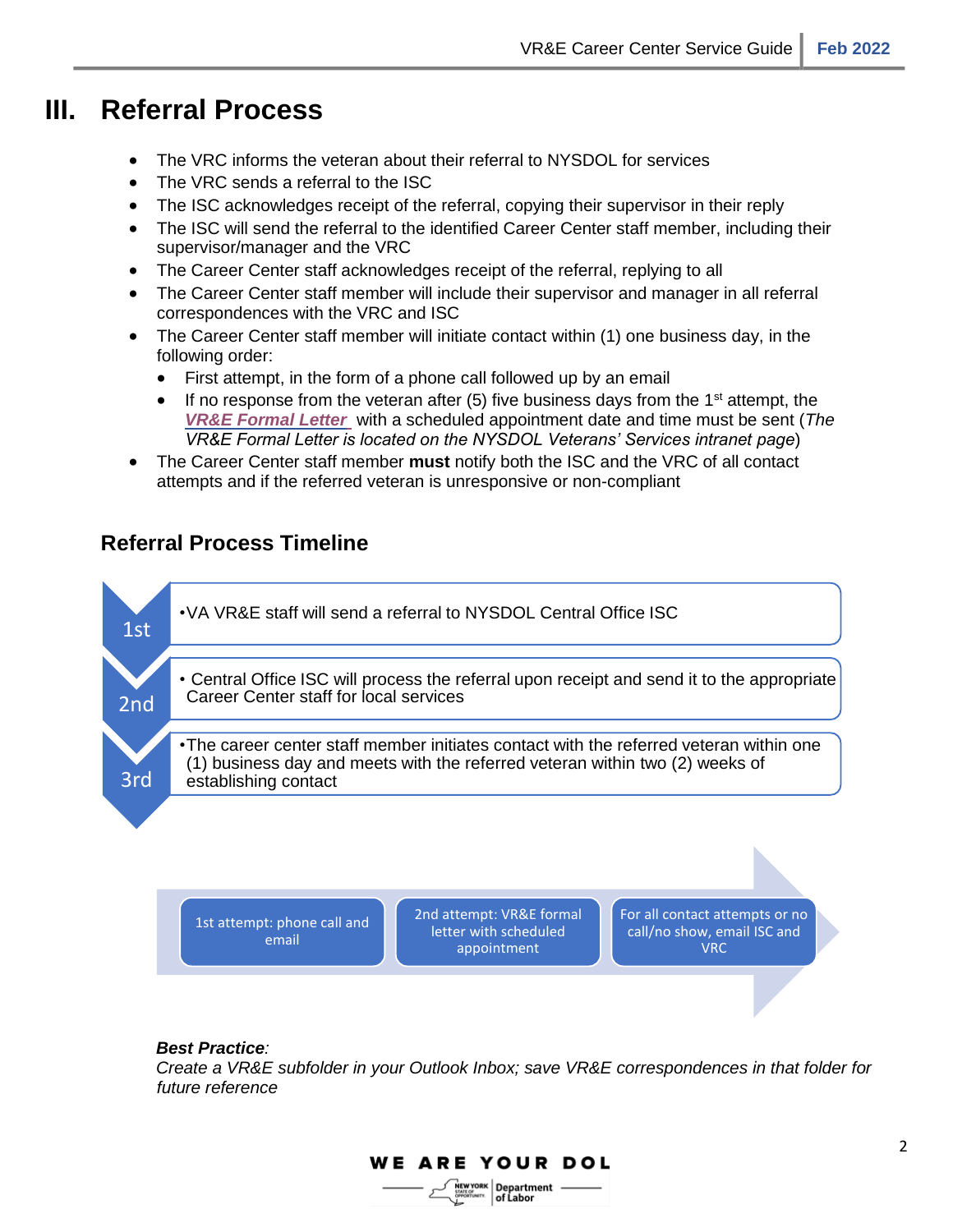### **IV. Referrals**

### **Labor Market Information (LMI) Referral**

The goal of this referral is to identify relevant **occupational** and **labor market information** that will assist VR&E in developing a realistic training plan for the veteran. The VRC meets initially with the Chapter 31 eligible veteran to identify preliminary occupational interests. Per VR&E, the **enhanced LMI appointment** is highly recommended for the referred veteran. The VRC will inform the veteran about the referral to the career center staff member and explain the purpose and value of the appointment.

The VRC then sends an email with referral to NYSDOL including the following information:

- Confirmation the veteran is Chapter 31 qualified
- Veteran's name and contact information (address, phone, email)
- Request for **Basic** or **Enhanced** LMI
- Preliminary vocational interest with preferred O\*Net code
- Background information on veteran
- Barriers to employment

Upon receiving the referral, career center staff will confirm receipt with the VRC, ISC, and the Career Center supervisor and manager.

For a **Basic** LMI referral an appointment with the veteran is not required.

For an **Enhanced** LMI referral an appointment is required in which assigned staff meets with the veteran.

#### *Best Practice:*

*Reach out to the VRC for additional information regarding the referral*

*Coordinate with local LVER and/or Business Services staff for local labor market information* 

Assigned staff completes the *[VR&E LMI Summary](http://sdolintranet:81/dews/veterans/doc/vr%26e-lmi-summary-report-template.doc) [Report](http://sdolintranet:81/dews/veterans/doc/vr%26e-lmi-summary-report-template.doc)* located on the NYSDOL Veterans' Services intranet page for both types of LMI referrals. *Refer to pages 9-11 of this guide for a completed example.* 

Email a copy of the completed report to the VRC, the ISC, the Career Center Supervisor/Manager, and the veteran within (5) business days. Be sure to save a copy to your computer.

#### *Best Practice:*

*Instruct the veteran to bring the LMI Summary Report to their next VA appointment*

#### **OSOS Documentation (Enhanced LMI)**

- ✓ Create an OSOS record if one does not exist or update the OSOS record if one already exists
- ✓ Record only the **VA Labor Market Information (non-enrolling)** activity
- $\checkmark$  Enter detailed comments including the significant aspects and outcomes of the appointment

**WE ARE YOUR DOL**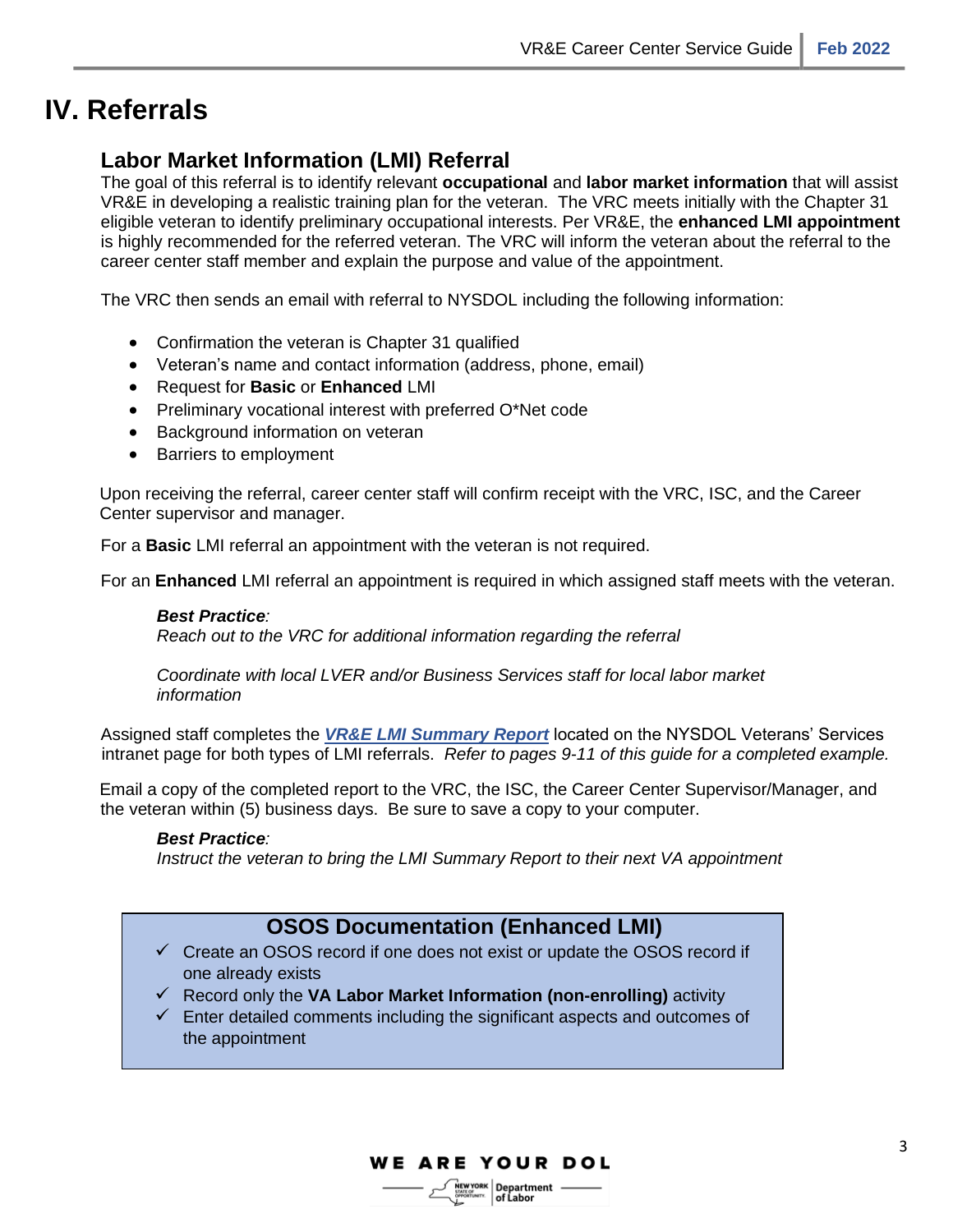#### **Additional Career Services Referral**

The goal of this referral is to assist the VR&E veteran with advancing their **job readiness**  towards securing suitable employment. The VRC identifies the veteran as needing additional career service(s). Per VR&E, the additional career services appointment is highly recommended for the referred veteran. The VRC will inform the veteran about the referral to the career center staff member and explain the purpose and value of the appointment.

The VRC then sends an email with referral to NYSDOL including the following information:

- Confirmation the veteran is Chapter 31 qualified
- Veteran's name and contact information (address, phone, email)
- Additional service(s) requested
- Background information on veteran
- Barriers to employment

Upon receiving the referral, career center staff will confirm receipt with the VRC, ISC, and the Career Center supervisor and manager. The assigned staff provides the veteran with the requested assistance as indicated. Some examples include, but are not limited to:

- Resume preparation and critique
- Workshop registration
- Mock interview
- Social media profile analysis
- Internet job search for both public and private sectors

#### *Additionally, staff will provide:*

- An orientation to the Career Center and services available
- An overview of DVOP case management services
- Coordinated services with local LVER and/or Business Services staff

Assigned staff complete and submit Monthly Summary Reports until the service(s) are completed. *See page 6 for Monthly Summary Report instructions*.

#### **OSOS Documentation**

- $\checkmark$  Create an OSOS record if one does not exist or update the OSOS record if one already exists
- ✓ Record only the **VA Additional Career Services (non-enrolling)** activity
- $\checkmark$  Enter detailed comments including the significant aspects and outcomes of the appointment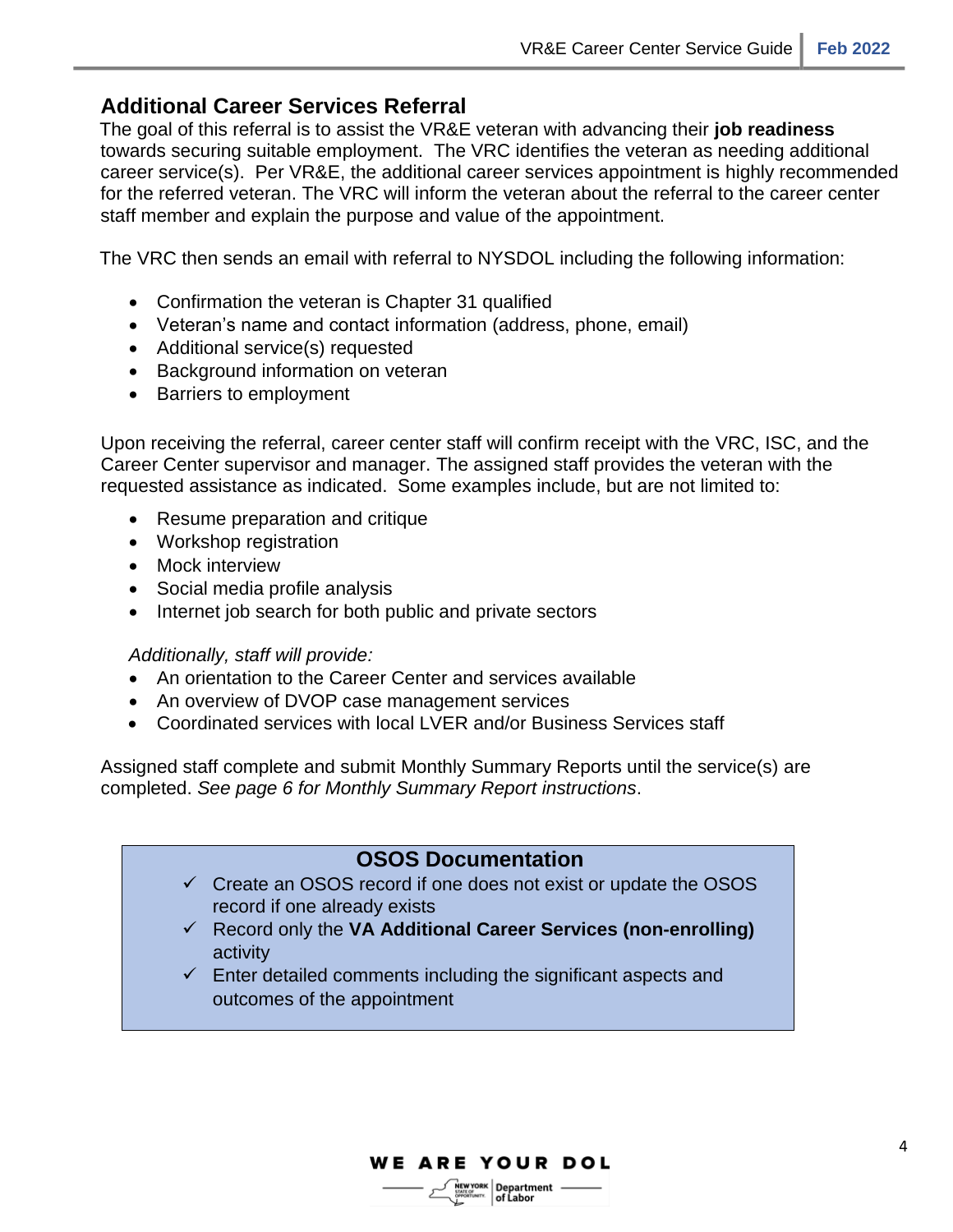### **Job Search Referral**

The goal of this referral is to assist the veteran in obtaining **suitable employment** in accordance with the vocational goal as indicated on the referral. The VRC determines that the veteran is ready to seek suitable employment. Per VR&E, the job search services appointment is highly recommended for the referred veteran. The VRC will inform the veteran about the referral to the career center staff member and explain the purpose and value of the appointment.

The VRC then sends an email with referral to NYSDOL including the following information:

- Confirmation the veteran is Chapter 31 qualified
- Veteran's name and contact information (address, phone, email)
- Vocational goal with O\*Net code
- Background information on veteran
- Barriers to employment

Upon receiving the referral, career center staff will confirm receipt with the VRC, ISC, and the Career Center supervisor and manager. The assigned staff provides the following services in obtaining **suitable employment** to support the VR&E vocational goal:

- Enrollment into the applicable service delivery model: Disabled Veterans' Outreach Program (DVOP) specialist *or* Re-employment Services if your Career Center does not have a DVOP Specialist
- Coordinate with LVER and/or Business Services staff for job placement services

Refer to the *[Veteran](https://labor.ny.gov/VETs/PDFs/Veteran-Service-Guide.pdf) [Career Center Service Guide](http://dol.ny.gov/system/files/documents/2022/02/veteran-services-career-center-guide_0_0.pdf)* [f](https://labor.ny.gov/VETs/PDFs/Veteran-Service-Guide.pdf)or further guidance about serving veteran customers.

*Additionally:*

- VR&E veterans who come into our system as Job Search referrals receive **case management services**
- Case management services must be provided monthly to include consistent job search assistance, job leads, and two-way communications
- Career Center staff submit Monthly Summary Reports until case management service(s) are completed
- A keyword search is used for providing job leads through Job Zone including setting up Job Scouts



**WE ARE YOUR DOL**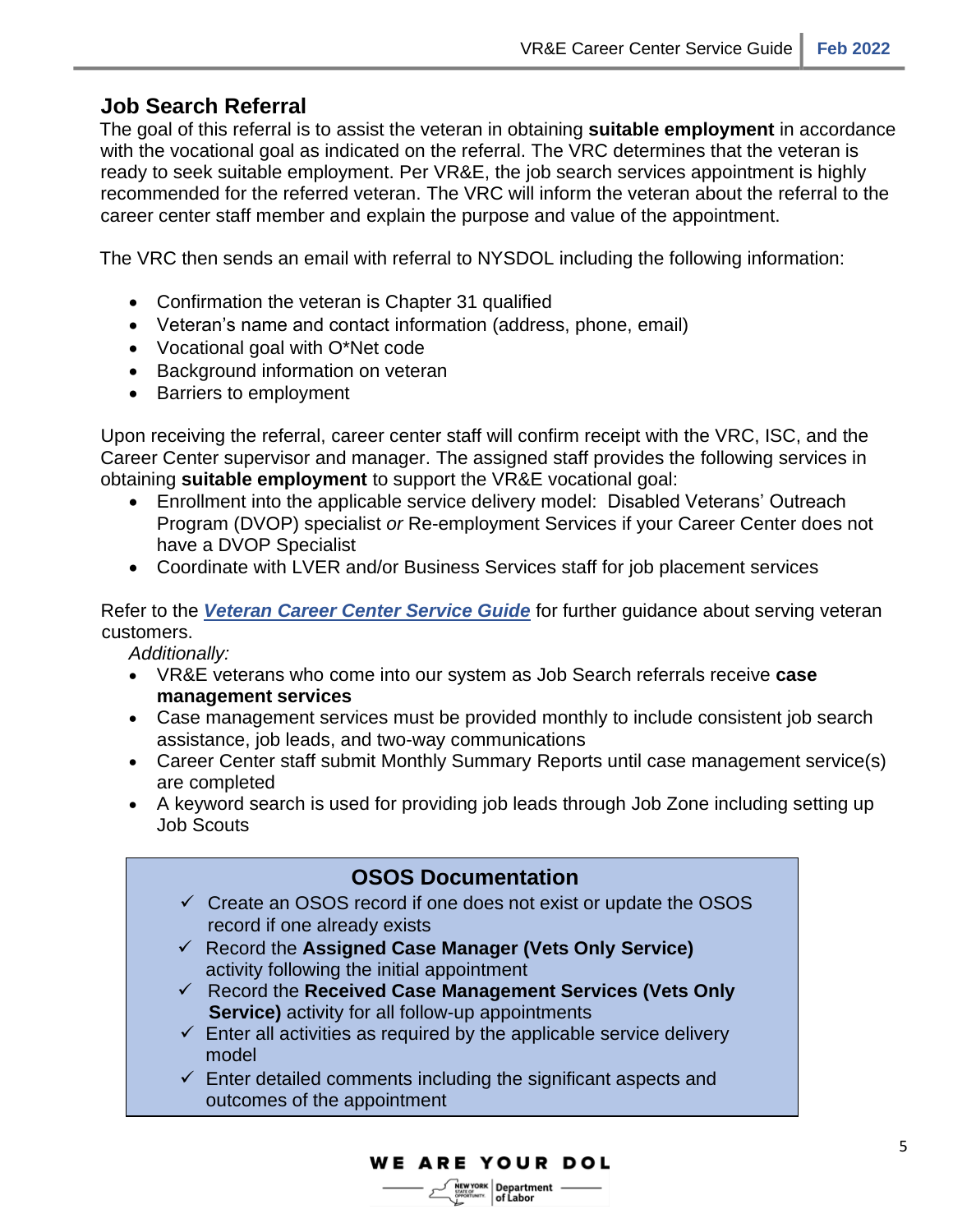### **V. Monthly Summary Reports**

All staff members assigned with VR&E **Additional Career Services** or **Job Search** referrals are required to complete Monthly Summary Reports for each of their VR&E veteran customers. \**Monthly Summary Reports are not required for LMI referrals.*

The *[VR&E NYSDOL Monthly Summary Report](http://sdolintranet:81/dews/veterans/doc/vr%26e-monthly-summary-report-template.doc)* [i](http://sdolintranet:81/dews/veterans/doc/vr%26e-monthly-summary-report-template.doc)s located on the NYSDOL Veterans' Services intranet page. *Refer to pages 12 - 13 of this guide for a completed example.* Assigned staff members can use their comments from OSOS so long as they are objective, informative, and soundly illustrate the month's activities.

A summary report for the previous month is drafted and submitted via email to the following individuals *within the first 5 business days* of each new month:

- 1. The Vocational Rehabilitation Counselor (VRC)
	- Individual VRC contact information found at the bottom of each VR&E referral form
- 2. The NYSDOL Central Office Intensive Services Coordinator (ISC)
	- Precious Chapman: Precious.Chapman@labor.ny.gov
- 3. The Regional VR&E representative
	- Buffalo Employment Counselor Ramona Estrada: [Ramona.Estrada@va.gov](mailto:Ramona.Estrada@va.gov)
	- NYC Employment Counselor: Liz Morales: Liz.Morales@va.gov
- 4. The assigned staff member's Career Center Supervisor and Manager

These monthly reports provide all recipients with a documented record of the NYSDOL services provided to the veteran and aid us in ensuring the veteran's compliance.

#### **Some benefits of the Monthly Summary Reports include:**

- Summarizing all NYSDOL services provided each month
- Confirming the job leads are in support of the veteran's vocational goal
- Allowing VR&E and NYSDOL staff to stay current on the veteran's progress and to better coordinate services
	- $\circ$  Outline all communications with the veteran (email, phone, and in-person), including unsuccessful outreach attempts or unattended appointments
	- $\circ$  Include any feedback from the veteran (e.g., workshops, interviews, & events attended)
- Providing a comprehensive record of **new** employment for both VR&E and NYSDOL
	- o There is a separate section for employment information on the report, place **new** information in this section only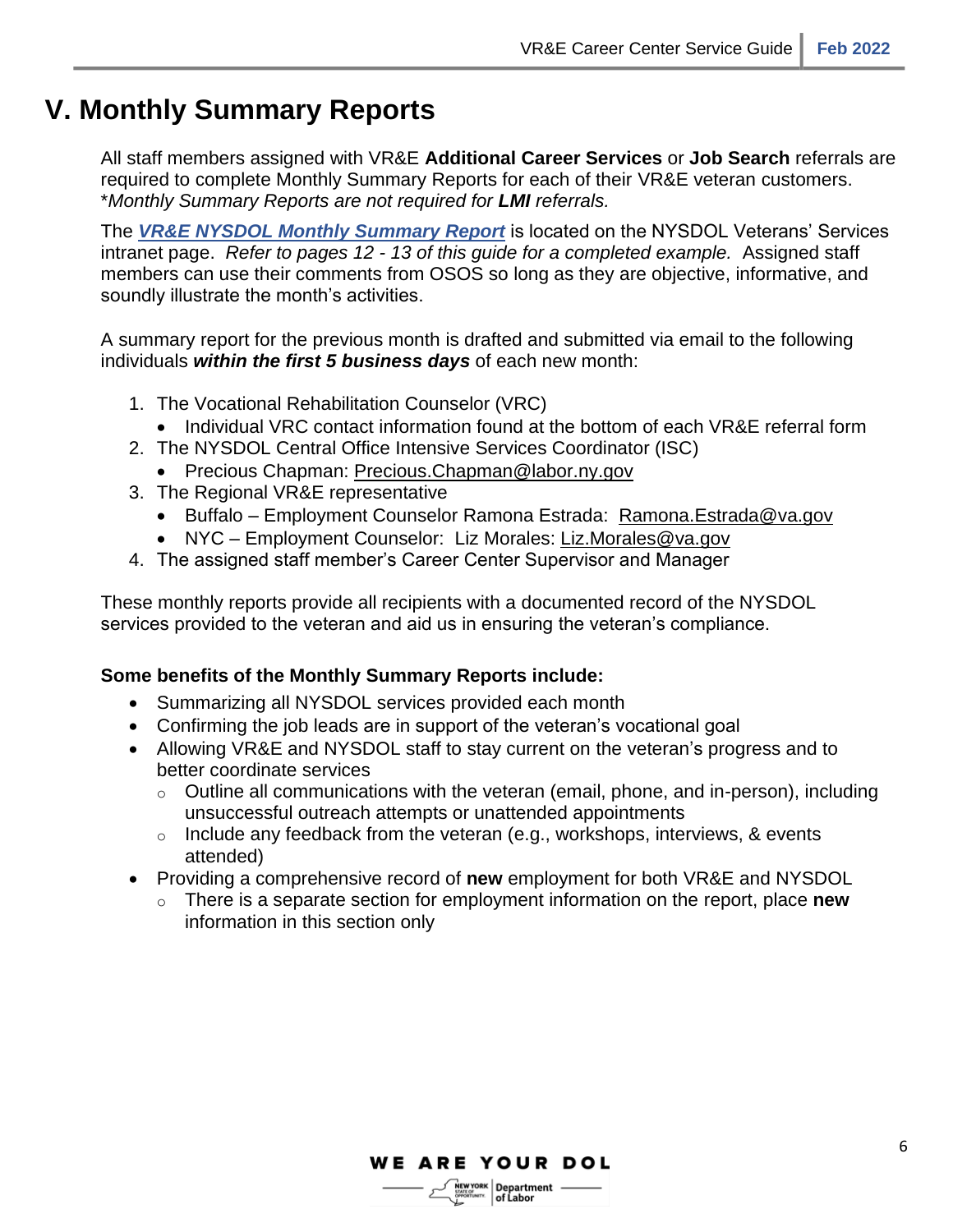## **VI. Report of Employment**

Any reports of new employment for VR&E veterans must be verified by the assigned staff member with the veteran and then communicated to the Central Office ISC and the VRC.



Assigned staff members are required to verify continued employment at **30 days** and then again at **60 days**. Confirmation of continued employment can be done verbally or via email and must be recorded in OSOS comments. Monthly Summary Reports regarding these follow-up communications are required.

# **VII. Closing Referrals**

- A VR&E referral can be closed if a non-case managed veteran is unresponsive or noncompliant.
- A VR&E veteran can be exited from case management if the veteran: has been successfully employed for at least 60 days; identifies disability or sole source income; moves out of New York State; enters training or school; has no successful outcome; or any other reason agreed upon by NYSDOL and VR&E.

#### **There needs to be concurrence for the closure of a VR&E case managed referral.**

Always inform the ISC if the referral is closing or when exiting the referred veteran from case management services. The ISC can provide the assigned staff with guidance about which activity to record and the supporting comments to document.

### **OSOS Documentation**

✓ Record one of the **VETS Case Management Outcomes** activities  $\checkmark$  Enter detailed comments fully explaining the reason for exit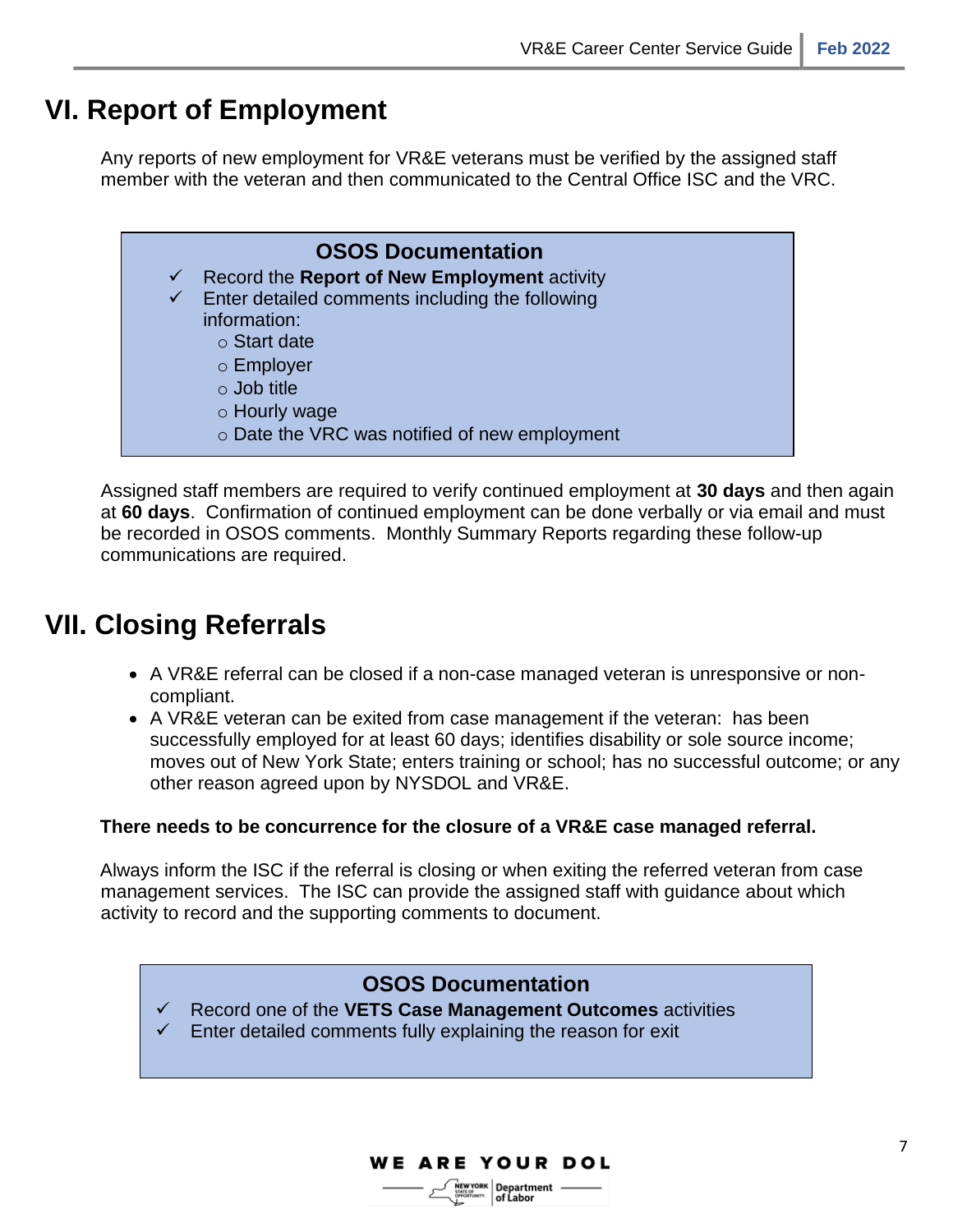### **VIII. Resources**

### **VR&E Email Notification Referral**

#### **U.S. Department of Veterans Affairs** VA Regional office Address **Veteran Readiness and Employment Service (VR&E) REFERRAL FORM** Please Type

## **This Veteran is an active Chapter 31 Participant.**

| VETERAN:           | DATE:              |
|--------------------|--------------------|
| <b>HOME PHONE:</b> | <b>CELL PHONE:</b> |
| <b>ADDRESS:</b>    | EMAIL:             |
|                    |                    |
|                    |                    |

#### **Service Requested:**

| <b>LABOR MARKET INFORMATION - LIST EMPLOYMENT GOAL WITH O*NET CODE:</b><br>$\Box$ Basic LMI<br>$\Box$ ENHANCED LMI |
|--------------------------------------------------------------------------------------------------------------------|
| <b>ADDITIONAL CAREER SERVICES - E.G. RESUME DEVELOPMENT, WORKSHOPS, MOCK</b><br><i><b>INTERVIEW:</b></i>           |
| <b>JOB SEARCH - LIST EMPLOYMENT GOAL WITH O*NET CODE:</b>                                                          |

#### **Background Information on Veteran:**

**RELEVANT WORK HISTORY:**

**EDUCATION (INCLUDE GRADUATION YEAR):**

**BARRIERS TO EMPLOYMENT (NO DIAGNOSES):**

VA Point of Contact: Phone: Email: Date of Next VA Appointment:

of Labor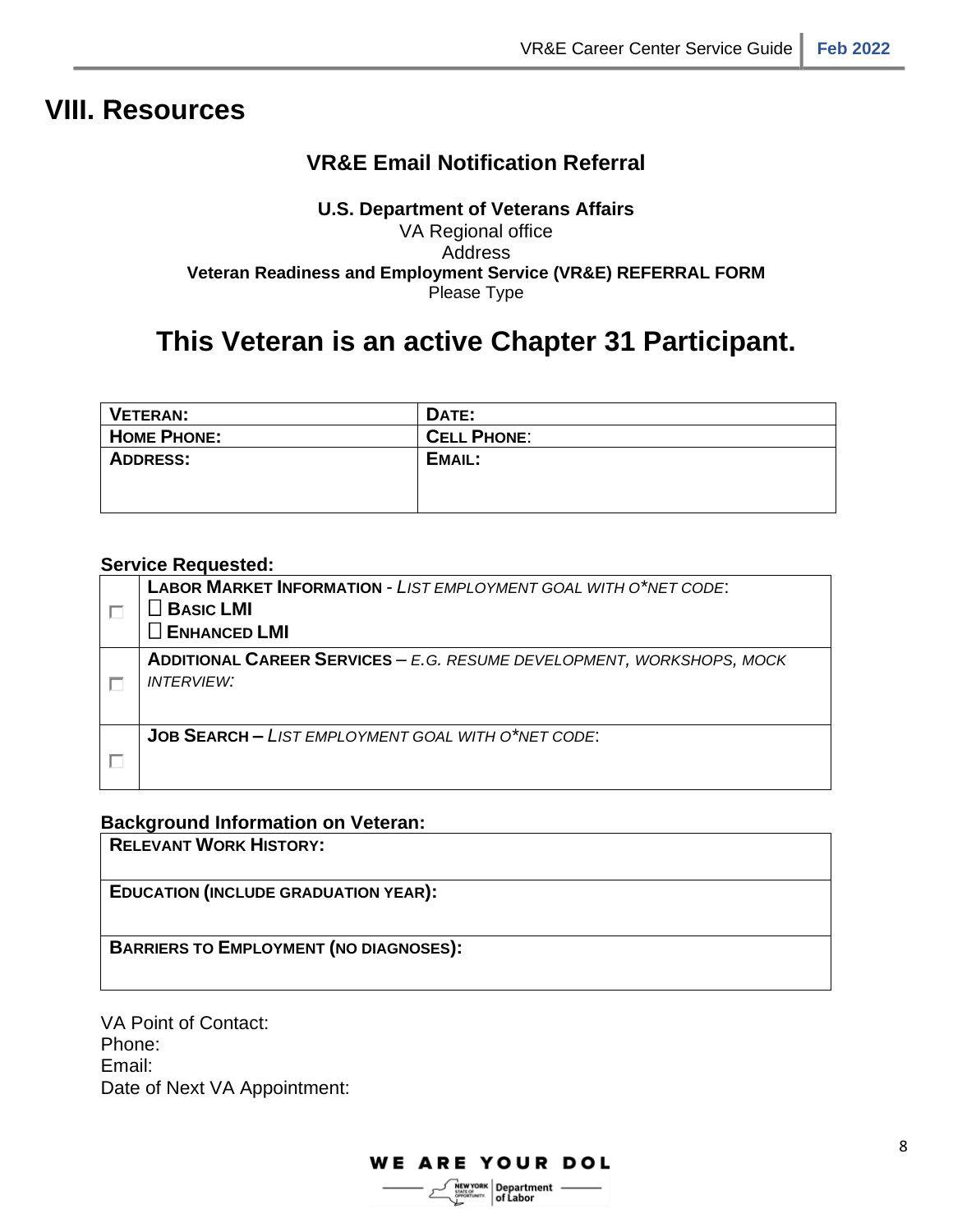### **VR&E LMI Summary Report (EXAMPLE)**

| Veteran's Name (Last Name, First Name): | <b>OSOS ID:</b>                                  | <b>Date Referred:</b> |
|-----------------------------------------|--------------------------------------------------|-----------------------|
| Sample, Joe                             | NY987654321                                      | 1/2/19                |
| <b>Staff Member:</b><br>Jim Smith, DVOP | <b>VR&amp;E Case Manager:</b><br>Casey Jones, EC |                       |

#### **Identified Occupation:**

#### **11-3021.00 - Computer and Information Systems Managers**

Plan, direct, or coordinate activities in such fields as electronic data processing, information systems, systems analysis, and computer programming.

#### **Work Environment:**

Indoors, environmentally controlled, spend time sitting, typically an office environment. As network speeds increase, telecommuting is becoming more common. Although few managers can work remotely, many must supervise employees who work from home.

#### **Work Schedule:**

Most computer and information systems managers work full time. If problems arise, managers may need to work more than 40 hours a week to come up with solutions. In 2016, about 1 in 3 worked more than 40 hours per week.

**Qualifications**: (required work experience, certifications, licensure, education, etc.)

Computer and information systems managers normally have a bachelor's degree in a computer or information science related field.

Many organizations require their computer and information systems managers to have a graduate degree as well.

Most jobs for computer and information systems managers require several years of experience in a related information technology (IT) job. Lower-level management positions may require only a few years of experience. Directors are more likely to need 5 to 10 years of related work experience. The number of years of experience required varies with the organization. Generally, smaller or newer companies do not require as much experience as larger or more established ones.

#### **Job Duties:**

- 1. Analyze their organization's computer needs and recommend possible upgrades for top executives to consider
- 2. Plan and direct the installation and maintenance of computer hardware and software
- 3. Ensure the security of an organization's network and electronic documents
- 4. Assess the costs and benefits of new projects and justify funding on projects to top executives
- 5. Learn about new technology and look for ways to upgrade their organization's computer systems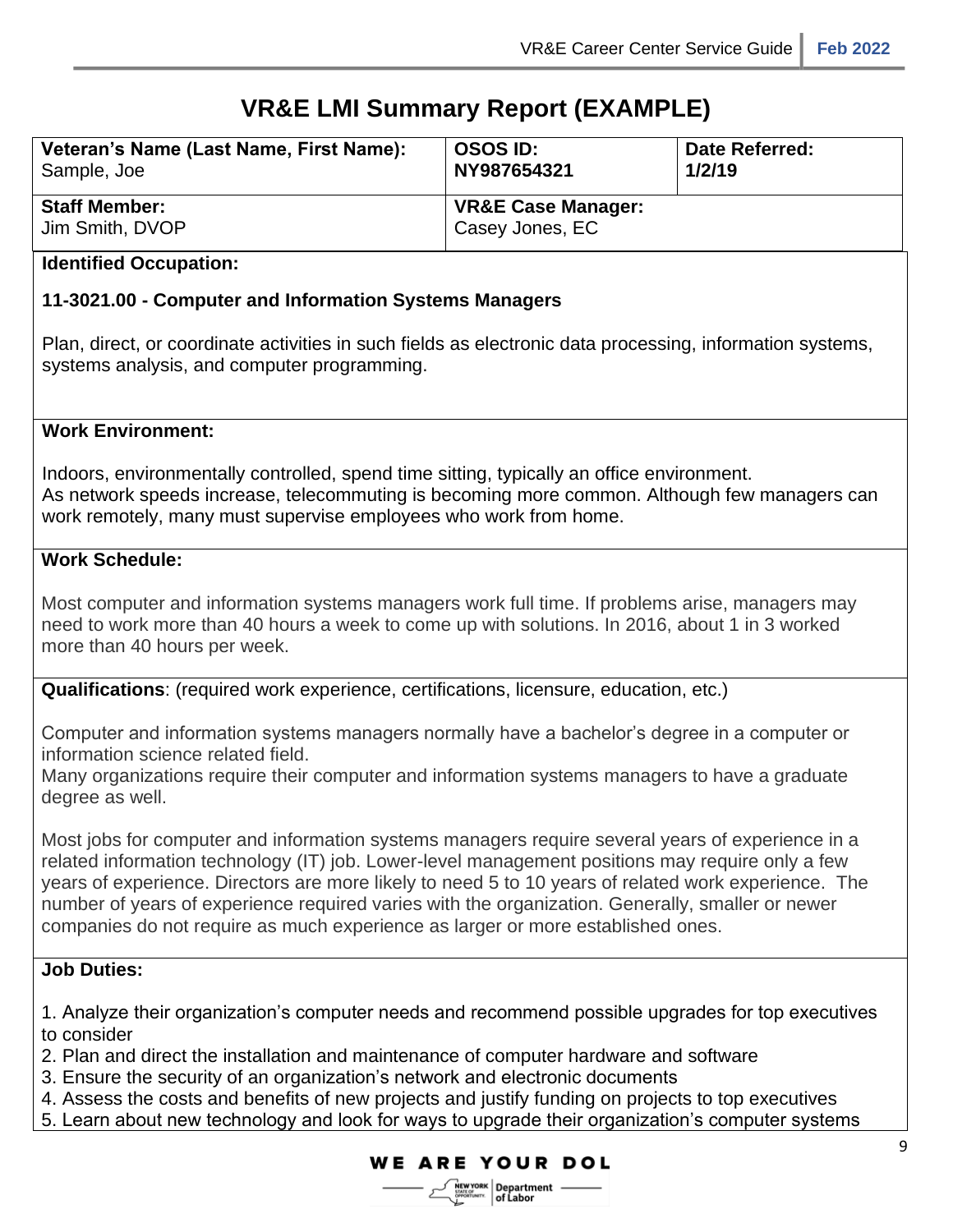6. Determine short- and long-term personnel needs for their department

7. Plan and direct the work of other IT professionals, including computer systems analysts, software

developers, information security analysts, and computer support specialists

8. Negotiate with vendors to get the highest level of service for the organization's technology

#### **Realistic Starting Salary, Benefits, and Advancement:**

| <b>OCCUPATIONAL</b><br><b>EMPLOYMENT STATISTICS</b><br><b>CAPITAL Region</b> |                          |                   |               |                    |               |
|------------------------------------------------------------------------------|--------------------------|-------------------|---------------|--------------------|---------------|
|                                                                              |                          | Annual Wages (\$) |               |                    |               |
|                                                                              | <b>Title</b>             | Mean              | <b>Median</b> | Entry <sup>*</sup> | Experienced** |
|                                                                              | Computer and Information | \$131,87          |               |                    |               |
| 11-3021                                                                      | <b>Systems Managers</b>  |                   | \$123,730     | \$97,890           | \$148,860     |

#### **Occupational Employment Projections in Local Area:** (Including current job openings) **NYSDOL**

**Long-Term Occupational Employment Projections, 2014-2024 Capital Region**

| <b>SOC</b><br><b>Summary</b>                                  |                |                                                        | <b>Employment</b>         |            | <b>Change</b> |                | <b>Annual Average Openings</b> |               |  |                    |
|---------------------------------------------------------------|----------------|--------------------------------------------------------|---------------------------|------------|---------------|----------------|--------------------------------|---------------|--|--------------------|
| <b>Level</b>                                                  | Code           | <b>Title</b>                                           | 2014                      | 2024       | <b>Net</b>    | <b>Percent</b> | Total                          | <b>Growth</b> |  | <b>Replacement</b> |
| 4                                                             | $11 -$<br>3021 | Computer and<br>Information<br><b>Systems Managers</b> | 1,710                     | 2,020      | 310           | 18.1%          | 50                             | 30            |  | 20                 |
| <b>Technical Resource Manager</b>                             |                | GCOM Software, Inc.                                    |                           | Albany, NY |               | 03/29/2019     |                                |               |  |                    |
| IT - Website Designer (Network<br>Engineer / Project Manager) |                |                                                        | Alltek Energy Systems Inc |            |               | Albany, NY     |                                | 03/28/2019    |  |                    |

#### **Largest Employers of Occupation in Local Area:** (Include up to 5)

| <b>Company Name</b>           | City     |
|-------------------------------|----------|
| <b>New York State Library</b> | Albany   |
| Trueblue Inc                  | Albany   |
| <b>DST Systems Inc.</b>       | Albany   |
| Linium                        | Albany   |
| Farm Family Casualty Ins Co   | Glenmont |
| Currier Mc Cabe & Assoc       | Latham   |

of Labor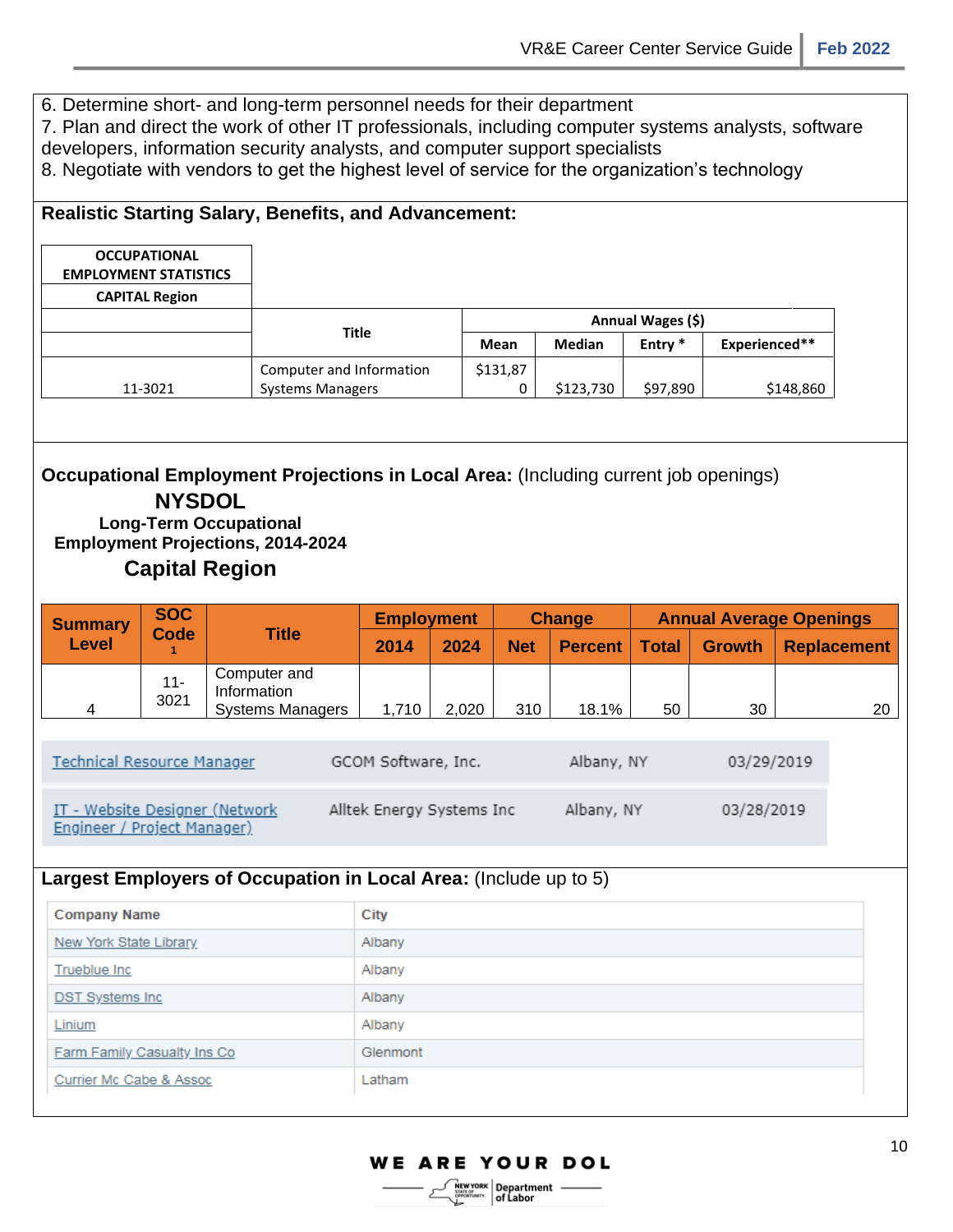#### **WE ARE YOUR DOL**

 $\leq$ 

 $\left[\begin{array}{c}\text{New York}\\\text{WMEM}\\\text{WMEM}\\\text{WMEM}\\\end{array}\right]$  of Labor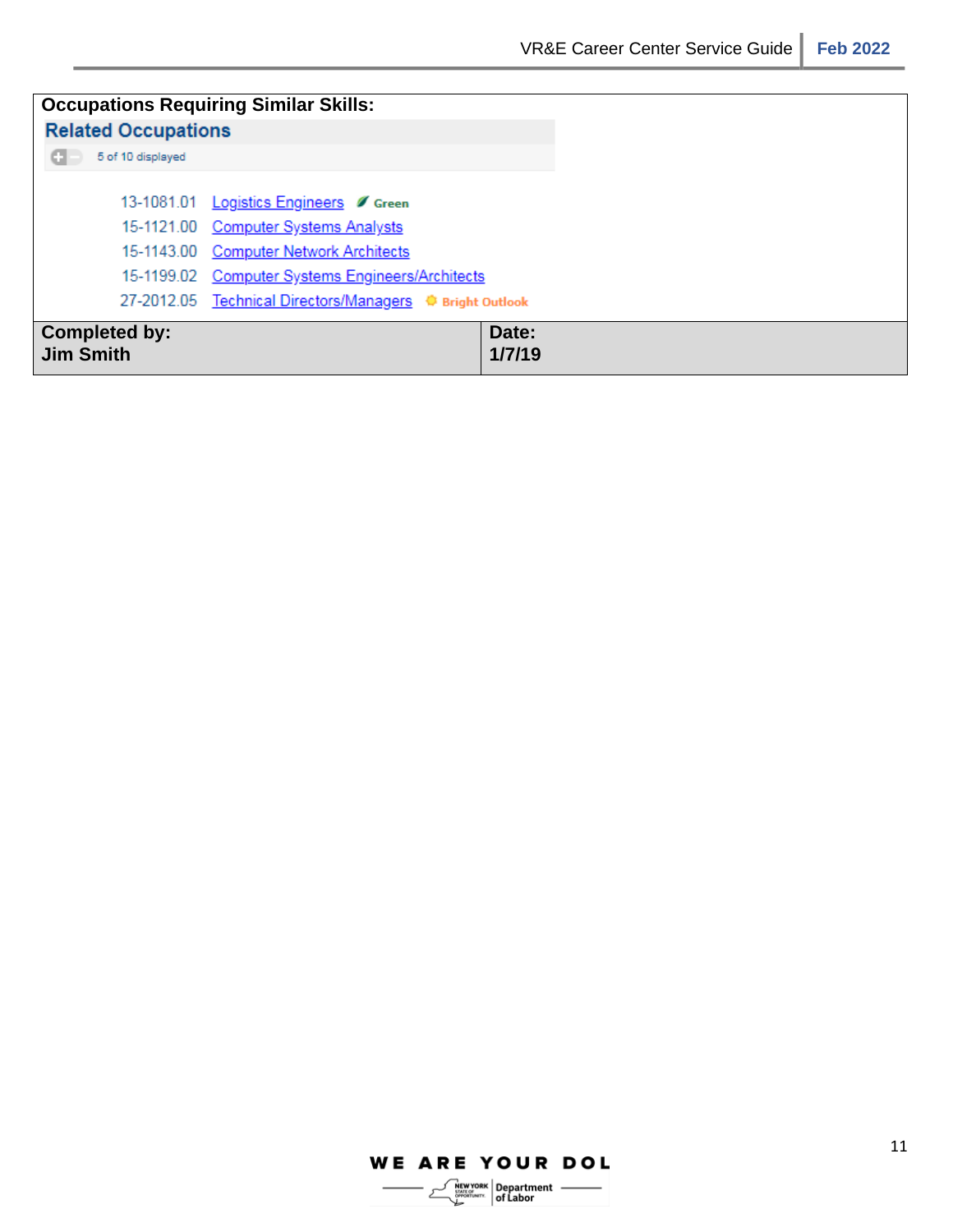### **VR&E Monthly Summary Report (EXAMPLE)**

| Veteran's Name (Last Name, First Name):<br>Smith, John                                     | <b>OSOS ID:</b><br>NY0123456789                          | <b>Date Referred:</b><br>12/22/18 |  |  |
|--------------------------------------------------------------------------------------------|----------------------------------------------------------|-----------------------------------|--|--|
| <b>Vocational Goal:</b> Environmental Engineer                                             |                                                          |                                   |  |  |
| <b>Staff Member: Ashley Johnson, DVOP</b>                                                  | <b>VR&amp;E Case Manager:</b><br><b>Phillip Abernake</b> |                                   |  |  |
| <b>Overview of Monthly Services:</b>                                                       | <b>Reporting Month: February 2019</b>                    |                                   |  |  |
| 2/2/10: Veteron empiled DVOD to concel today's enpointment due to a enquiptem, Reschaduled |                                                          |                                   |  |  |

2/2/19: Veteran emailed DVOP to cancel today's appointment due to a snowstorm. Rescheduled appointment for 2/9/19 at 10:30am.

 $2/9/19$ : Met with veteran for 1<sup>st</sup> appointment – Introduction to Career Center services, enrolled into case management services, critiqued resume, reviewed LMI, and current job openings. Determined a need for assistance with completing online job applications; scheduled for workshop on 2/19/19 at 10:00am. Next appointment scheduled for 3/10/19.

2/14/19: Emailed veteran the flyer for upcoming Veterans' Job Fair at the local Community College. Veteran replied to email stating he would attend the job fair.

2/19/19: Attempted to meet with veteran after workshop but was with another customer. Reviewed attendance sheet to confirm workshop was attended. Called & left voicemail at 4:00pm to follow-up.

2/20/19: Veteran returned phone call about Online Job Application Workshop. He feels more comfortable with the process and will continue to increase those skills by searching for and applying to jobs online using the websites that have been recommended.

2/27/19: Spoke with veteran via phone. Computer skills have continued to improve, and he has been applying to jobs online. Referred to Employment Counselor for a 1:1 mock interview in preparation of upcoming interview. Confirmed our next appointment for 3/10/19.

#### **Job Leads and Updates:**

- 1. Career Reboot Re-Entry Program: Environmental Engineer: CDM Smith <https://www.cdmsmith.com/en/Careers/Reboot-Re-Entry-Program>
- 2. 10341BR Junior Environmental Engineer: Arcadis U.S. Inc. <https://newyork.usnlx.com/viewjob.asp?jobid=28210533>
- 3. Entry Level Environmental / Civil Engineer: Aztech Environmental Technologies

Followed up with veteran and he has applied to all 3 referrals above. Veteran has been scheduled for an interview with CDM Smith on 3/3/19. *LVER also provided the following job referrals:*

- 1. Environmental Specialist: DASNY www.indeed.com
- 2. Mid-level water engineer: Wendell– www.indeed.com